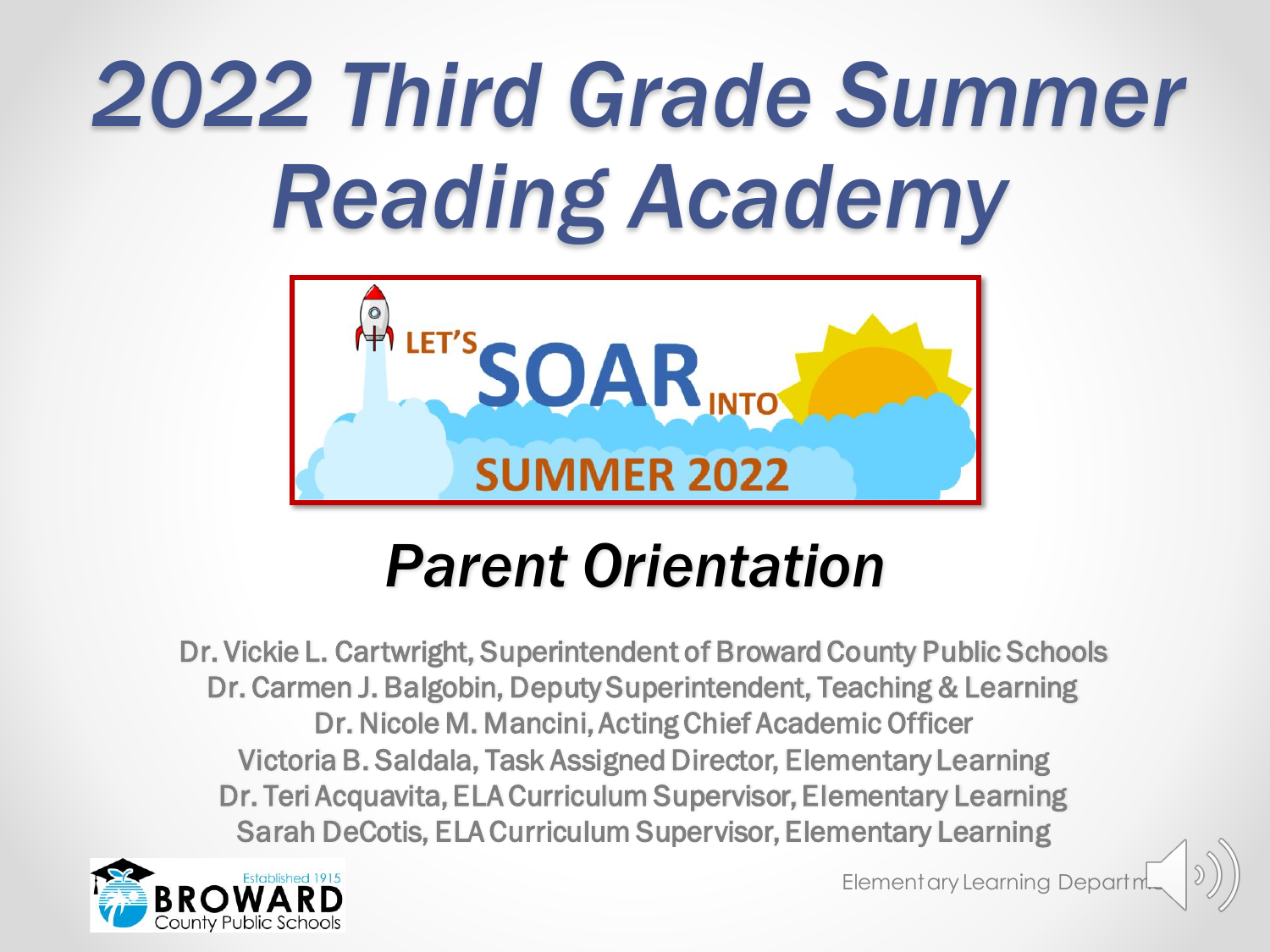#### Important Information

- 1. Eligibility
- 2. Summer Academy Dates & Times
- 3. Student Transportation
- 4. Attendance Guidelines and Procedures
- 5. Summer Academy Curriculum
- 6. Food Services
- 7. Student Progress
- 8. Parental Support

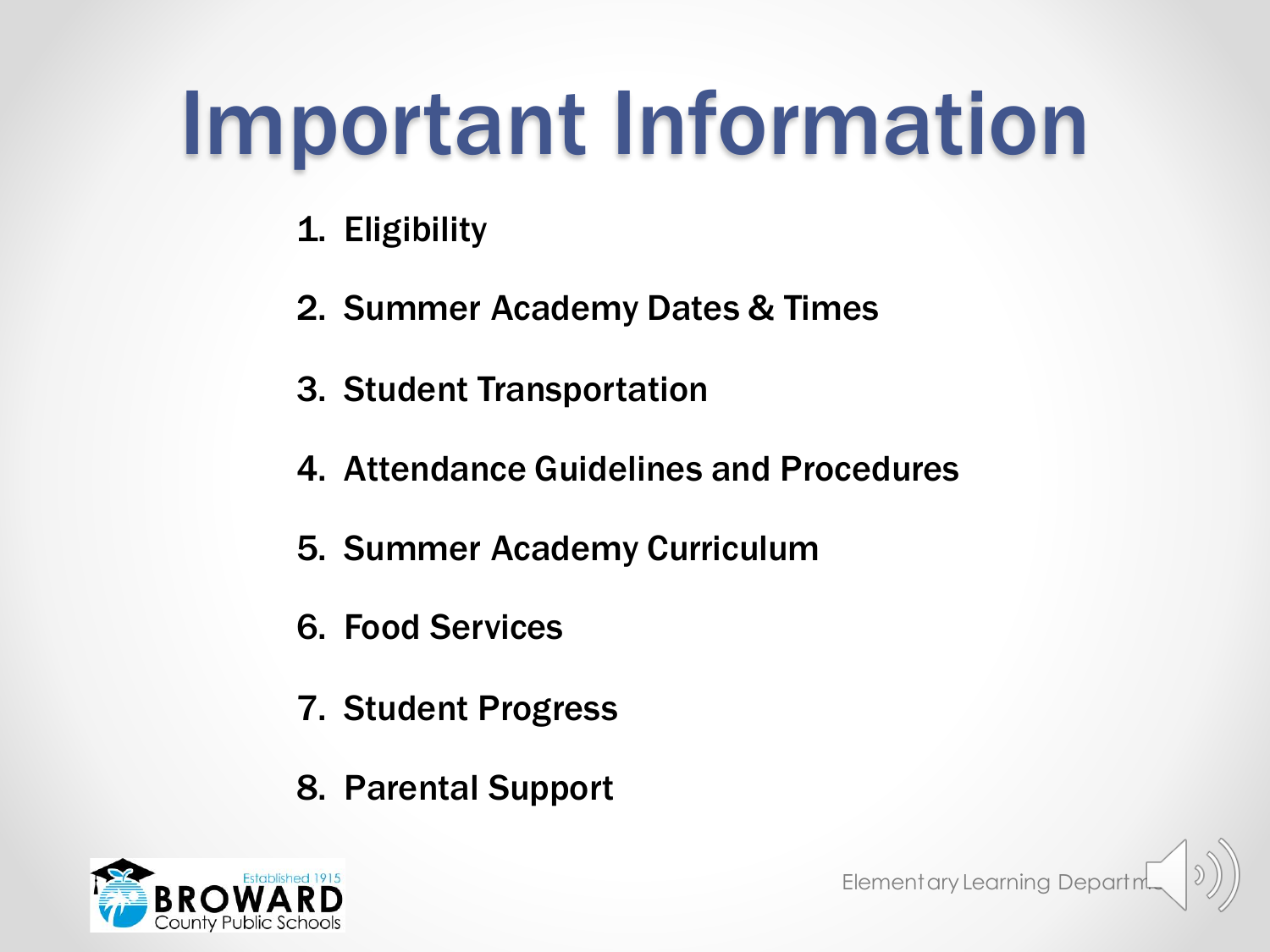

#### Third grade students who are being retained

#### OR

#### have scored a Level 1 on the Florida Standards Assessment (FSA) for English Language Arts.



Elementary Learning Depart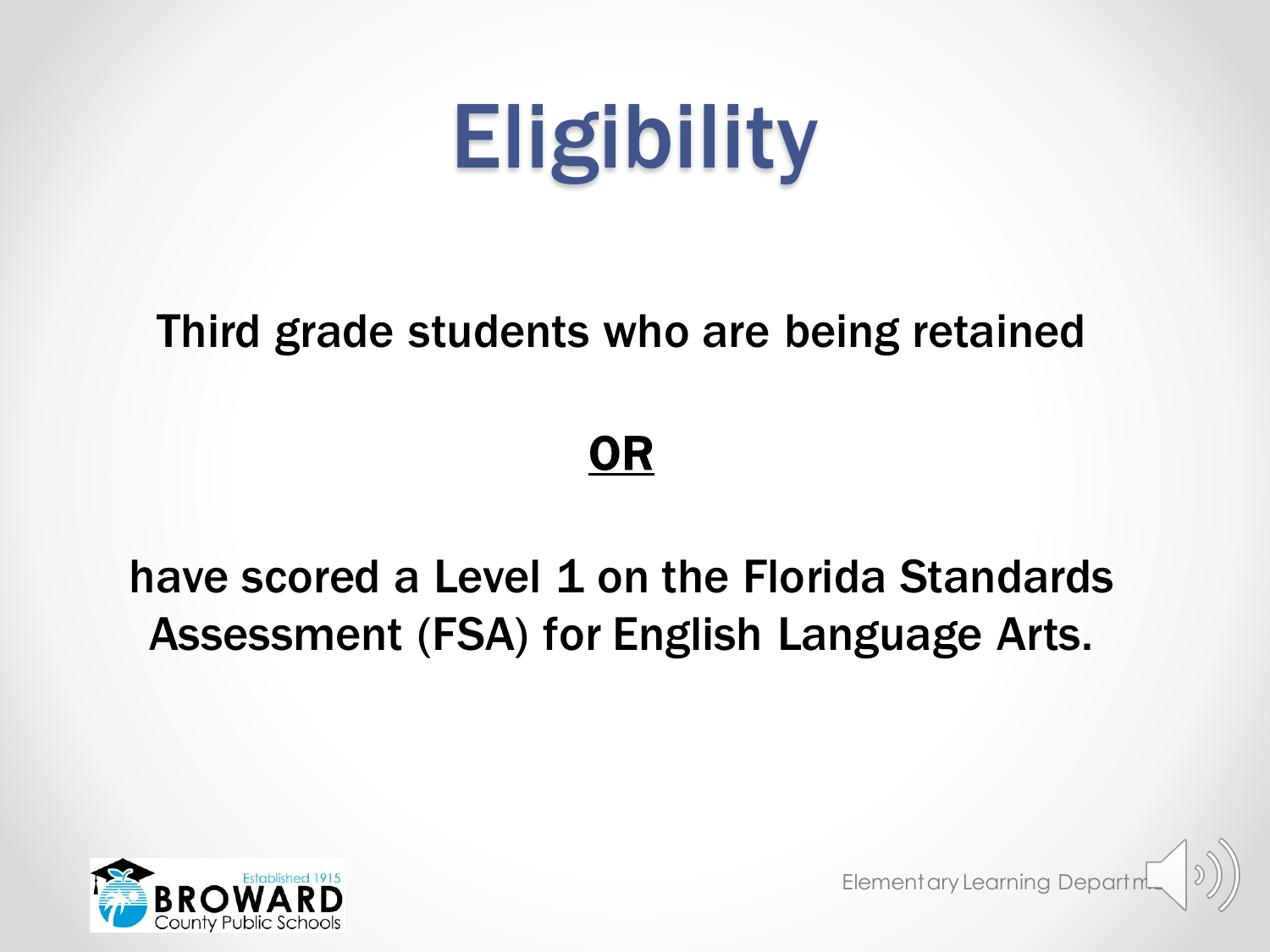#### Times & Dates

Academy Dates: Monday, June 20, 2022 – Thursday, July 28, 2022

Elementary Learning Departm

Holiday: Monday, July 4, 2022

Student Hours: 4 hours; Varies by Site

Teacher Hours: 5 hours; Varies by Site

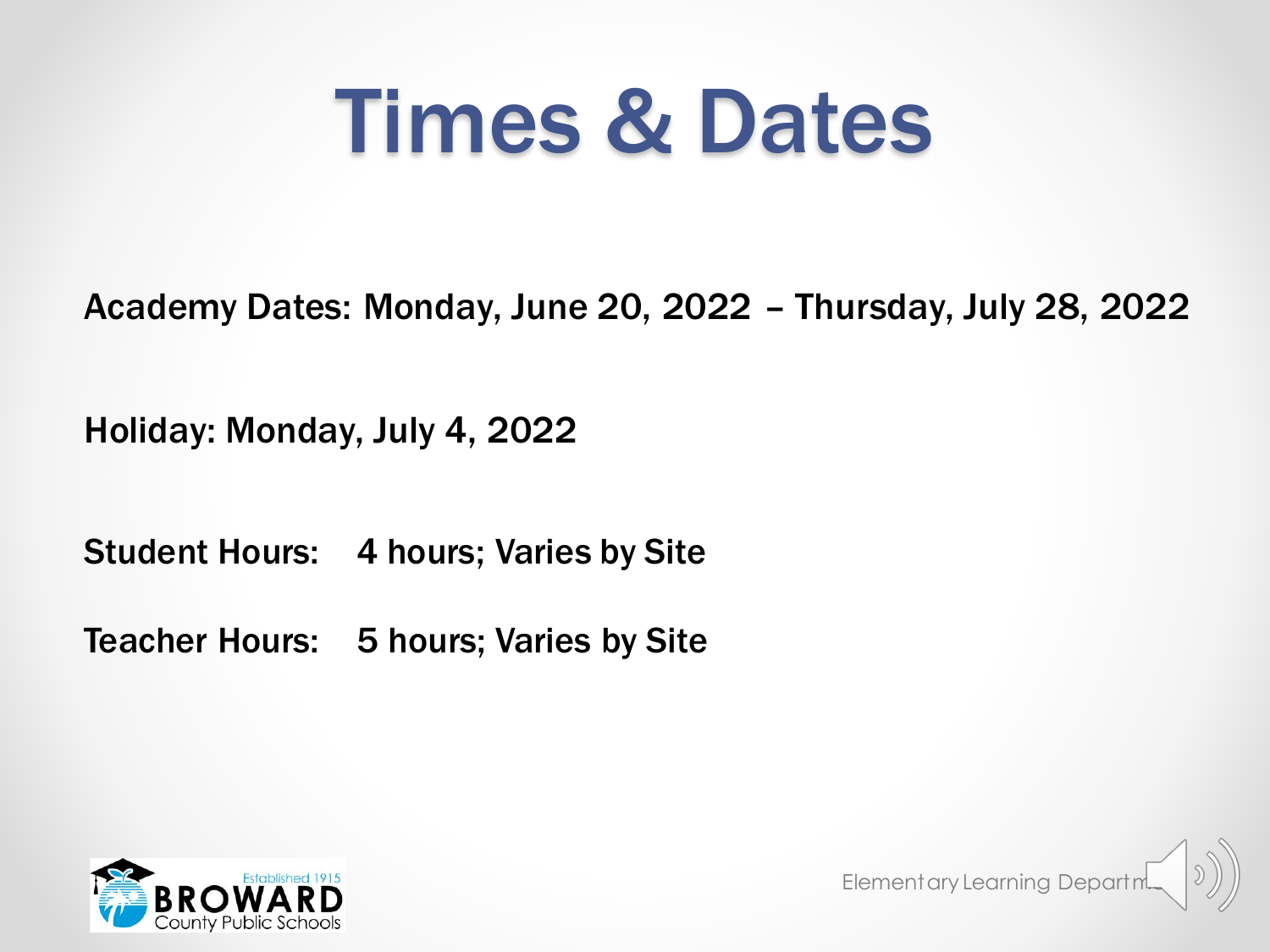## Transportation Services for Summer Students

■ Student routing information will be posted to Virtual Counselor the week of June 13, 2022. Feel free to contact the respective terminal should questions or concerns arise after receiving this information.

| Route         | <b>Terminal</b>              | <b>Telephone Number</b> |
|---------------|------------------------------|-------------------------|
| 1000 - 1999   | <b>North Terminal</b>        | 754-321-4000            |
| 2000 - 2999   | <b>Central Terminal</b>      | 754-321-4480            |
| $3000 - 3999$ | <b>South Terminal</b>        | 754-321-4100            |
| $4000 - 4999$ | <b>West Central Terminal</b> | 754-321-4150            |
| $5000 - 5999$ | Southwest Terminal           | 754-321-8025            |

Transportation is looking forward to a very successful Summer School.

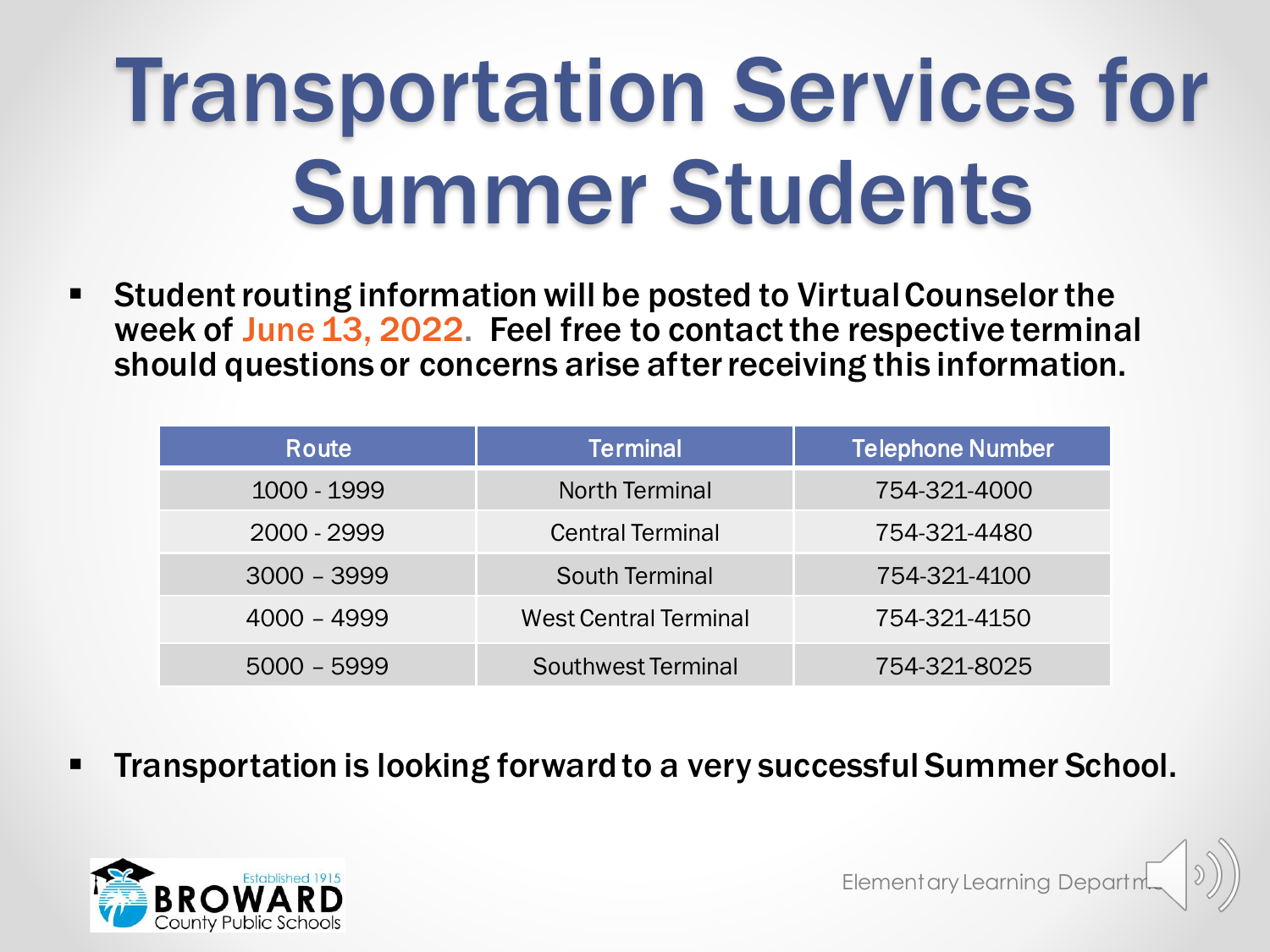#### Attendance

- **EXTED Attendance will be taken on a daily basis.**
- For optimal achievement, please make sure your child attends all days of the program.
- **Private Tutoring Option Form**



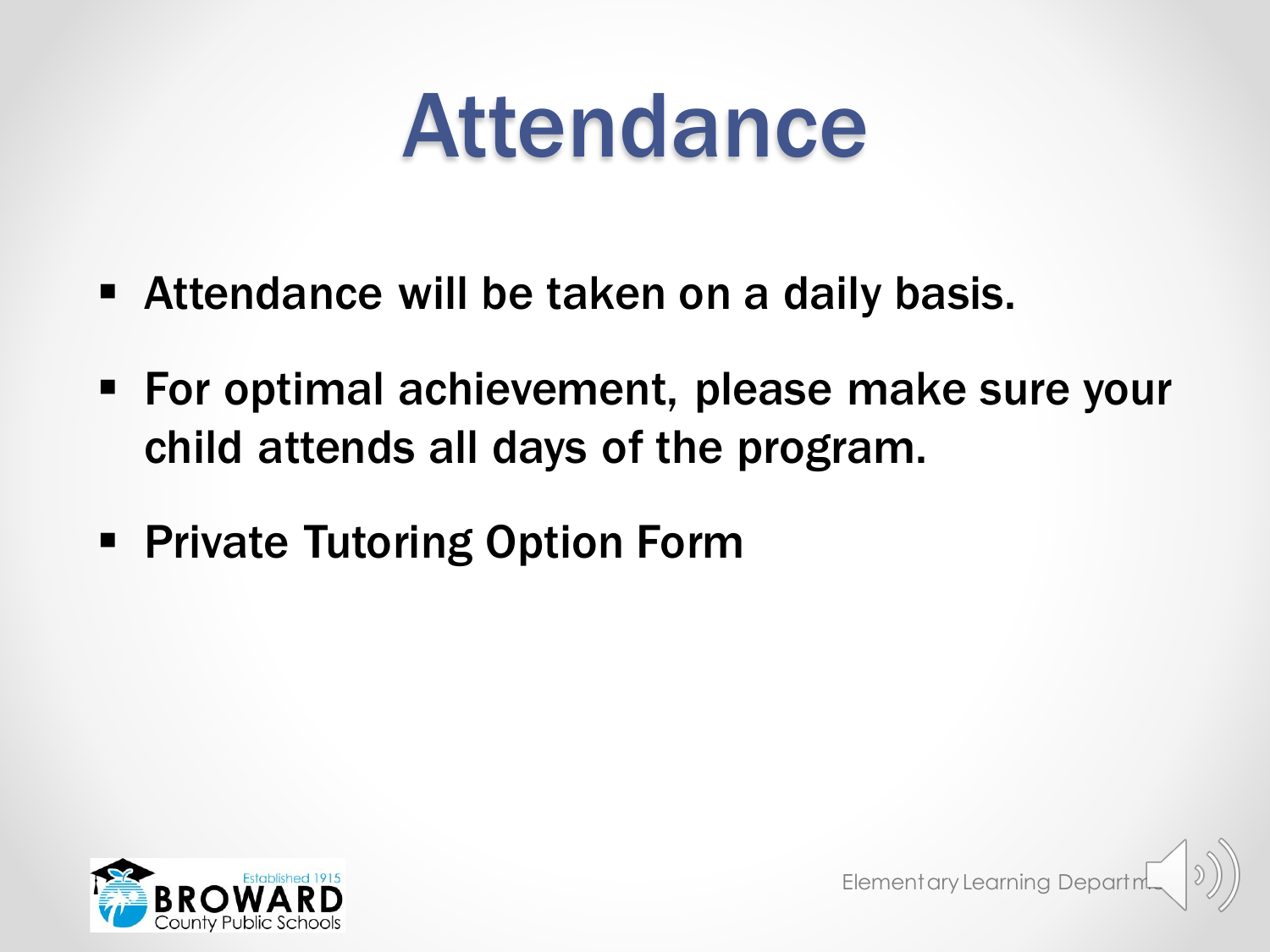## Summer Reading Academy Curriculum

- **Hands-on Activities**
- Review and Reinforcement of Literacy Skills and Strategies
- **Daily Interactive Read Alouds**
- **Reading and Writing Experiences**
- **Whole and Small Group Instruction**
- **Reading and Writing Centers**
- Word Study

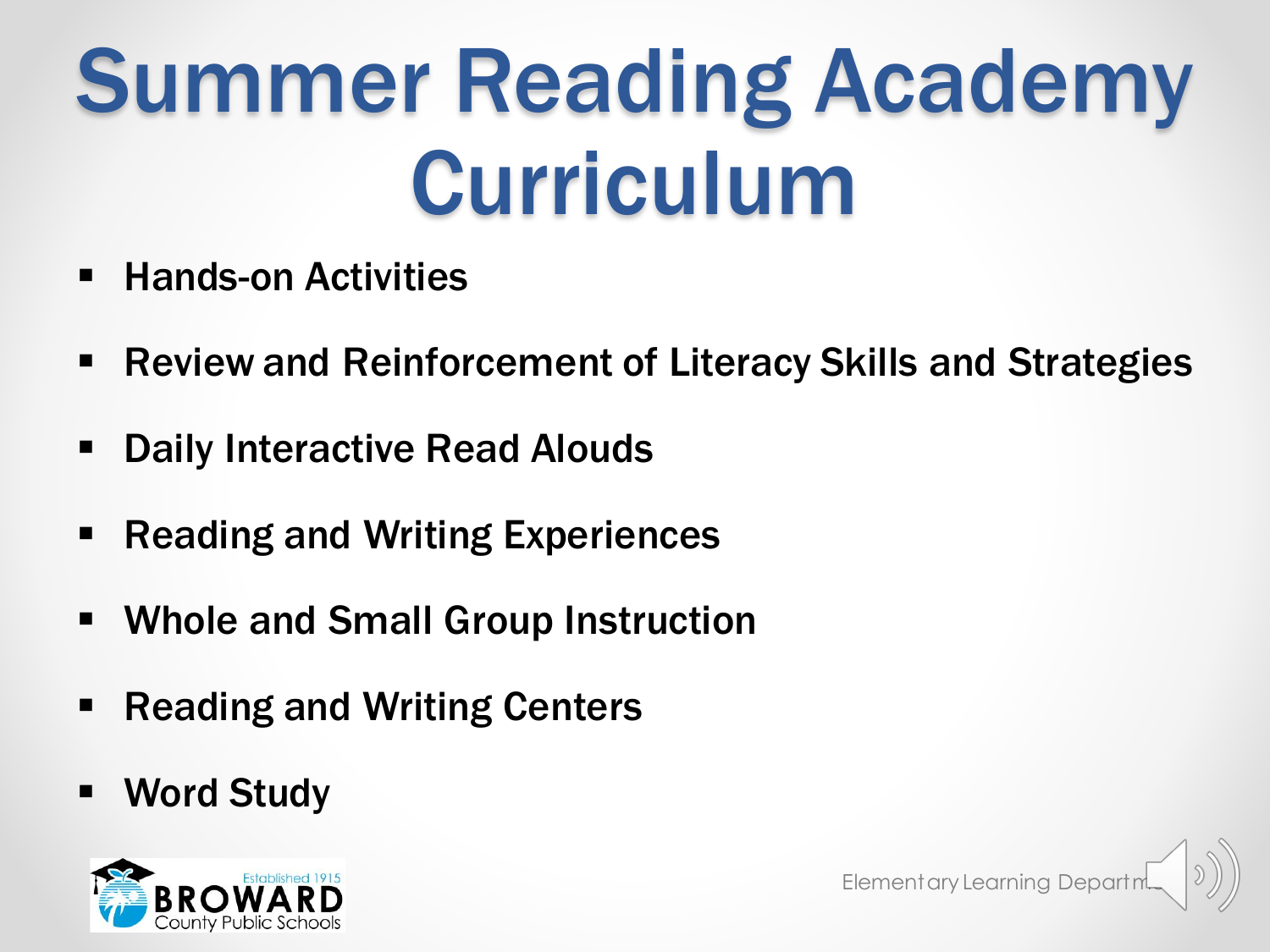## Stanford Achievement Test (SAT) 10

- **Retained Third Grade Students**
- Administered on Tuesday, July 26, 2022
- Make-up Day will be on Wednesday, July 27, 2022
- Students must score at or above the 45<sup>th</sup> percentile
- **Results will be posted in Virtual Counselor**

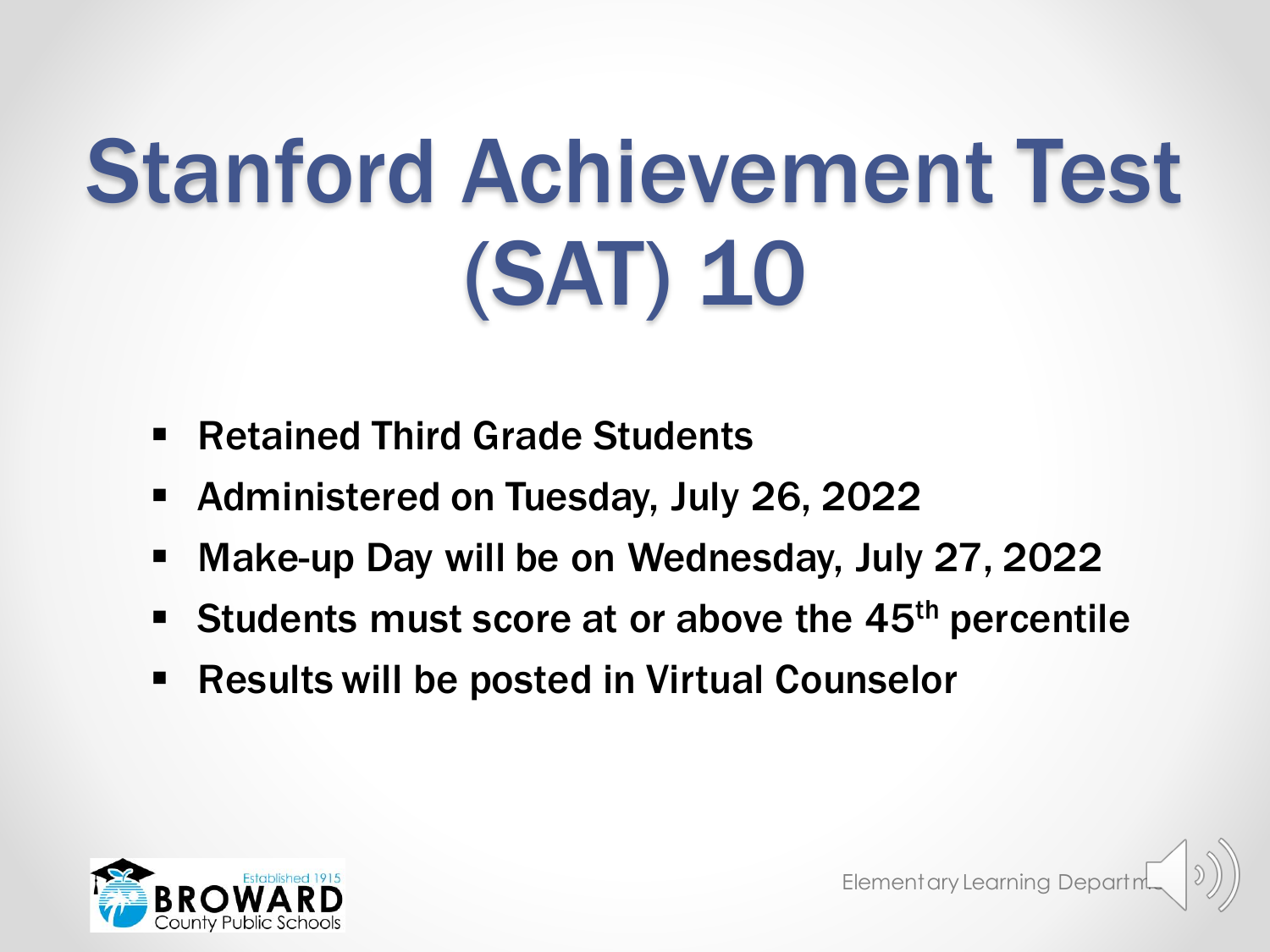#### Summer Nutrition Program





Elementary Learning Departn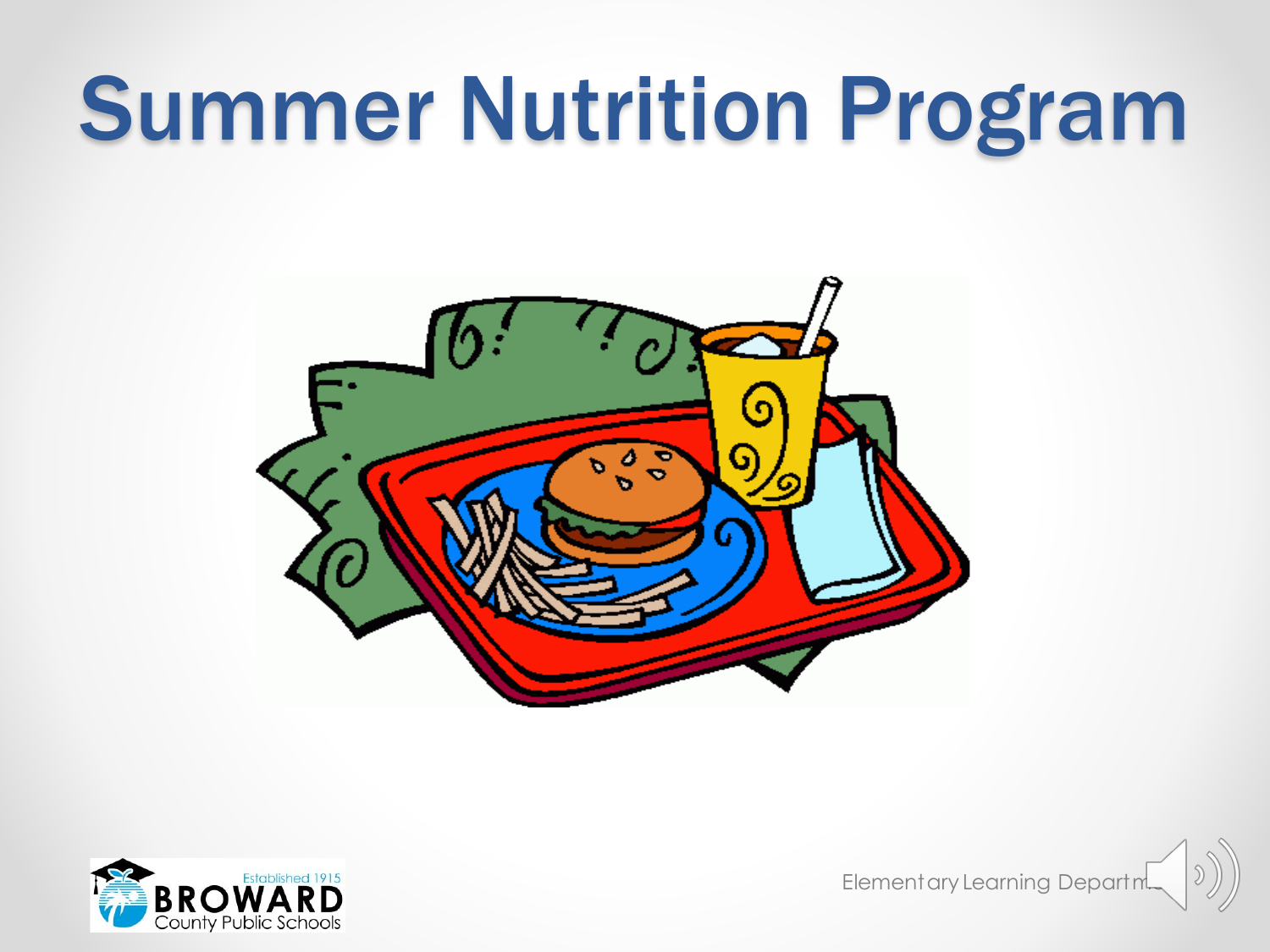### Parental Support

- Read with and to your child
- Provide a variety of reading material tailored to your child's interests
- **Encourage your child to engage in activities that require reading**
- Establish a reading routine or time for reading each day
- Write notes to your child and then encourage him or her to respond to you
- Encourage your child to read to a younger sibling or family member
- Have conversations with your child regarding what he or she is reading or has read
- Ask your child questions about the text